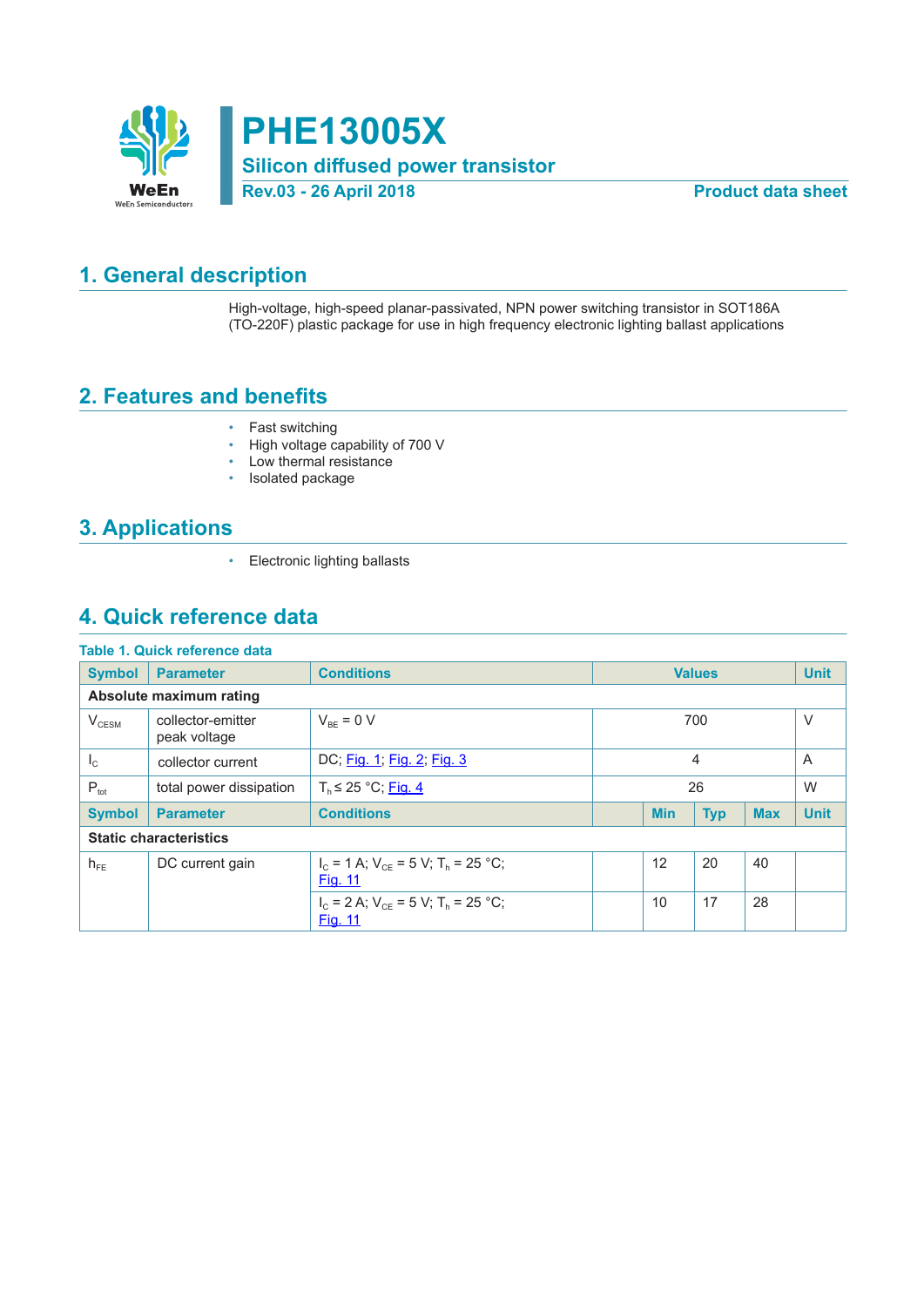# **5. Pinning information**

|     | <b>Table 2. Pinning information</b> |                    |                           |                       |  |  |  |  |
|-----|-------------------------------------|--------------------|---------------------------|-----------------------|--|--|--|--|
| Pin | <b>Symbol</b>                       | <b>Description</b> | <b>Simplified outline</b> | <b>Graphic symbol</b> |  |  |  |  |
|     | B                                   | base               | mb                        |                       |  |  |  |  |
| 2   | C                                   | collector          |                           | C                     |  |  |  |  |
| 3   | Ε                                   | emitter            |                           | В                     |  |  |  |  |
| mb  | n.c.                                | isolated           | 123                       | Ε<br>sym123           |  |  |  |  |

# **6. Ordering information**

| <b>Table 3. Ordering information</b> |                |                                                                                                      |                      |  |  |
|--------------------------------------|----------------|------------------------------------------------------------------------------------------------------|----------------------|--|--|
| <b>Type number</b>                   | <b>Package</b> |                                                                                                      |                      |  |  |
|                                      | <b>Name</b>    | <b>Description</b>                                                                                   | <b>Version</b>       |  |  |
| PHE13005X                            | <b>TO-220F</b> | plastic single-ended package; isolated heatsink mounted;<br>mounting hole; 3-lead TO-220 "full pack" | SOT <sub>186</sub> A |  |  |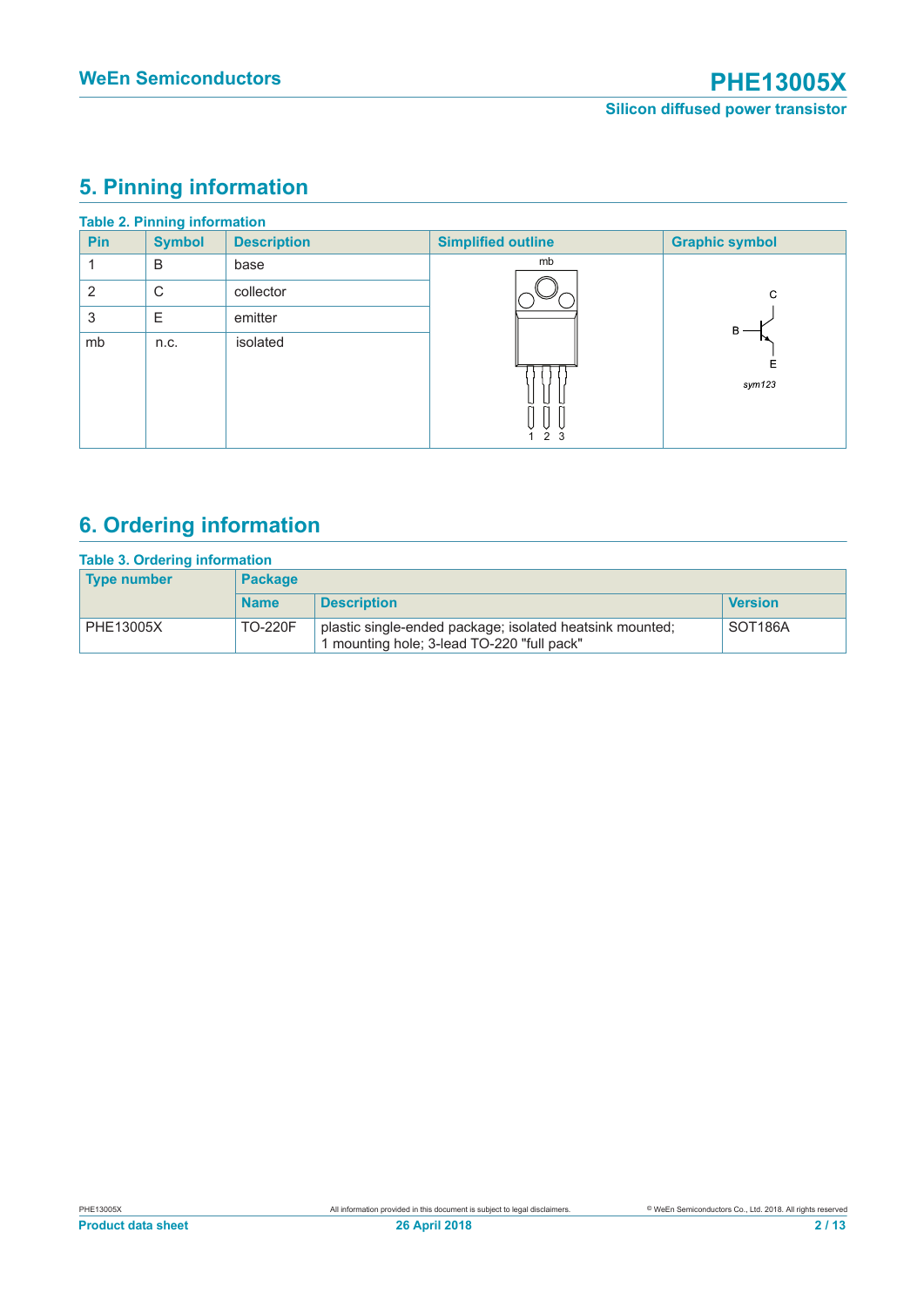# **7. Limiting values**

### **Table 4. Limiting values**

*In accordance with the Absolute Maximum Rating System (IEC 60134).*

| <b>Symbol</b>     | <b>Parameter</b>                  | <b>Conditions</b>          | <b>Values</b>  | <b>Unit</b>    |
|-------------------|-----------------------------------|----------------------------|----------------|----------------|
| $V_{\text{CESM}}$ | collector-emitter<br>peak voltage | $V_{BE} = 0 V$             | 700            | $\vee$         |
| $V_{CBO}$         | collector-base voltage            | $I_F = 0 A$                | 700            | $\vee$         |
| $V_{CEO}$         | collector-emitter voltage         | $I_B = 0 A$                | 400            | $\vee$         |
| $I_{\rm c}$       | collector current                 | DC; Fig. 1; Fig. 2; Fig. 3 | $\overline{4}$ | A              |
| $I_{CM}$          | peak collector current            |                            | 8              | $\overline{A}$ |
| $I_{B}$           | base current                      |                            | 2              | A              |
| $I_{BM}$          | peak base current                 |                            | $\overline{4}$ | A              |
| $P_{\text{tot}}$  | total power dissipation           | $T_h \leq 25 °C$ ; Fig. 4  | 26             | W              |
| $T_{\rm stg}$     | storage temperature               |                            | $-65$ to 150   | $^{\circ}$ C   |
| T,                | junction temperature              |                            | 150            | $^{\circ}$ C   |

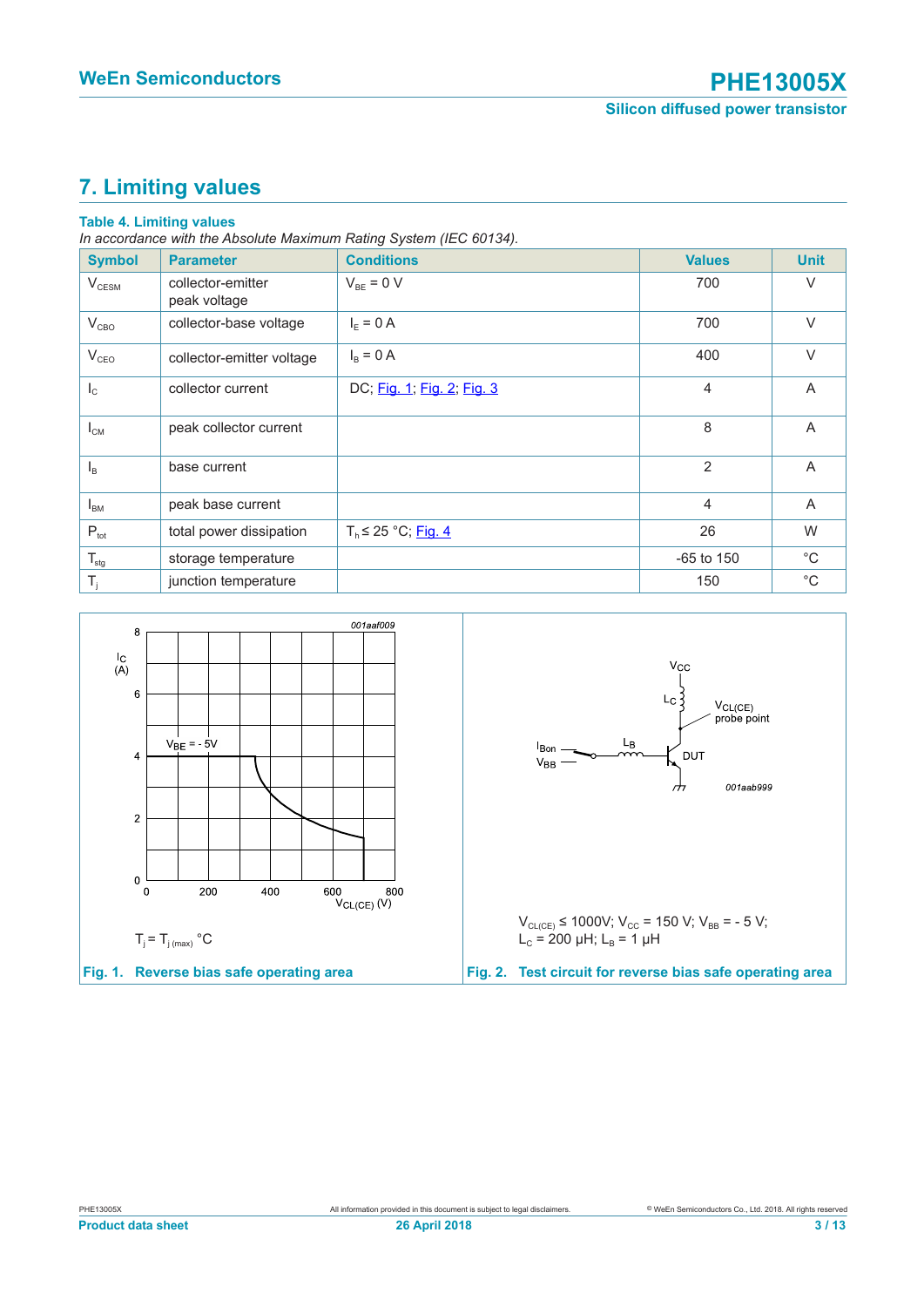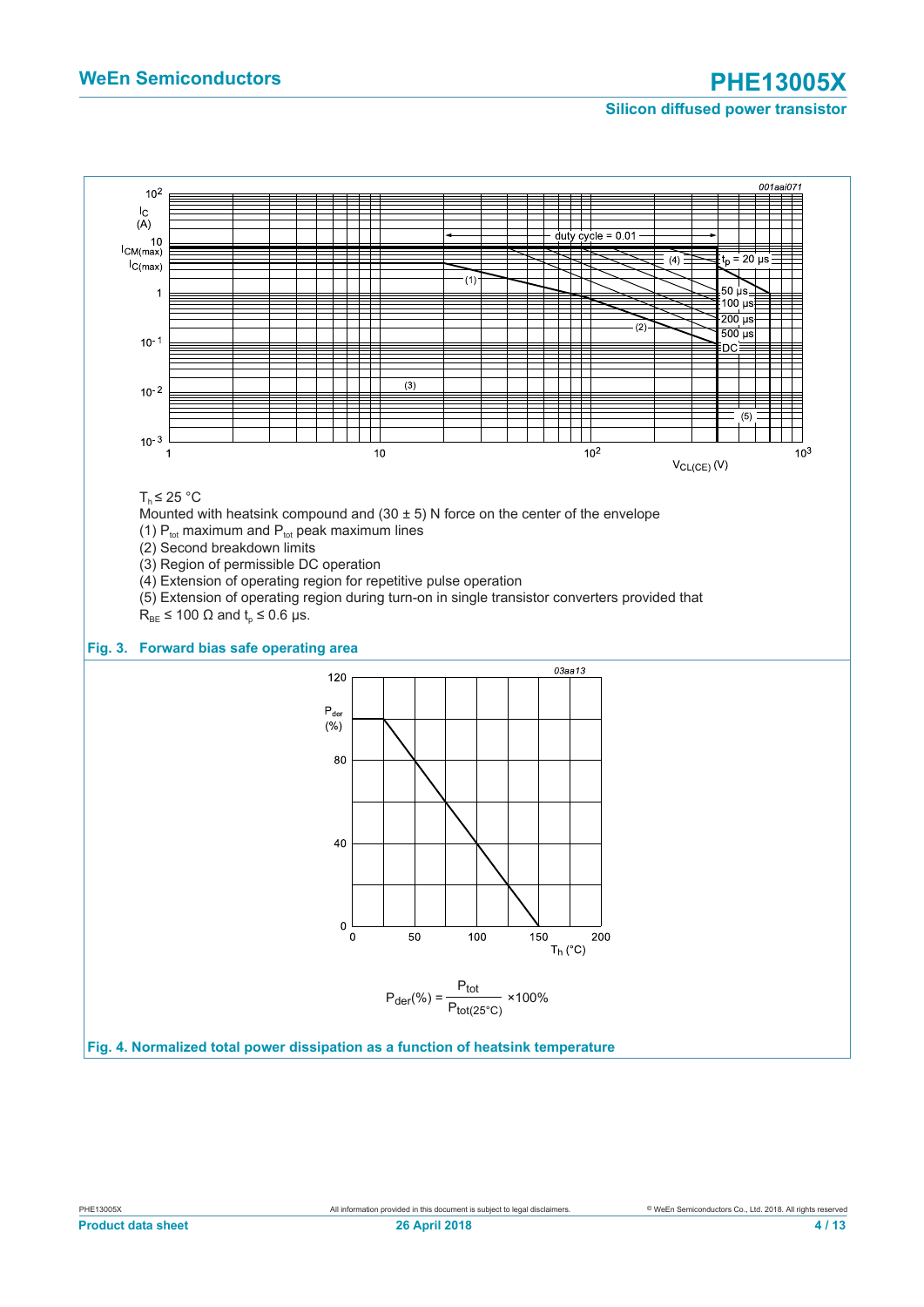# **8. Thermal characteristics**

| <b>Symbol</b>  | <b>Parameter</b>                                   | <b>Conditions</b>              | <b>Min</b> | <b>Typ</b>               | <b>Max</b>               | <b>Unit</b> |
|----------------|----------------------------------------------------|--------------------------------|------------|--------------------------|--------------------------|-------------|
| $R_{th(i-mb)}$ | thermal resistance<br>from junction to<br>heatsink | with heatsink compound; Fig. 5 |            | $\overline{\phantom{a}}$ | 4.8                      | K/W         |
| $R_{th(j-a)}$  | thermal resistance<br>from junction to<br>ambient  |                                |            | 55                       | $\overline{\phantom{a}}$ | K/W         |

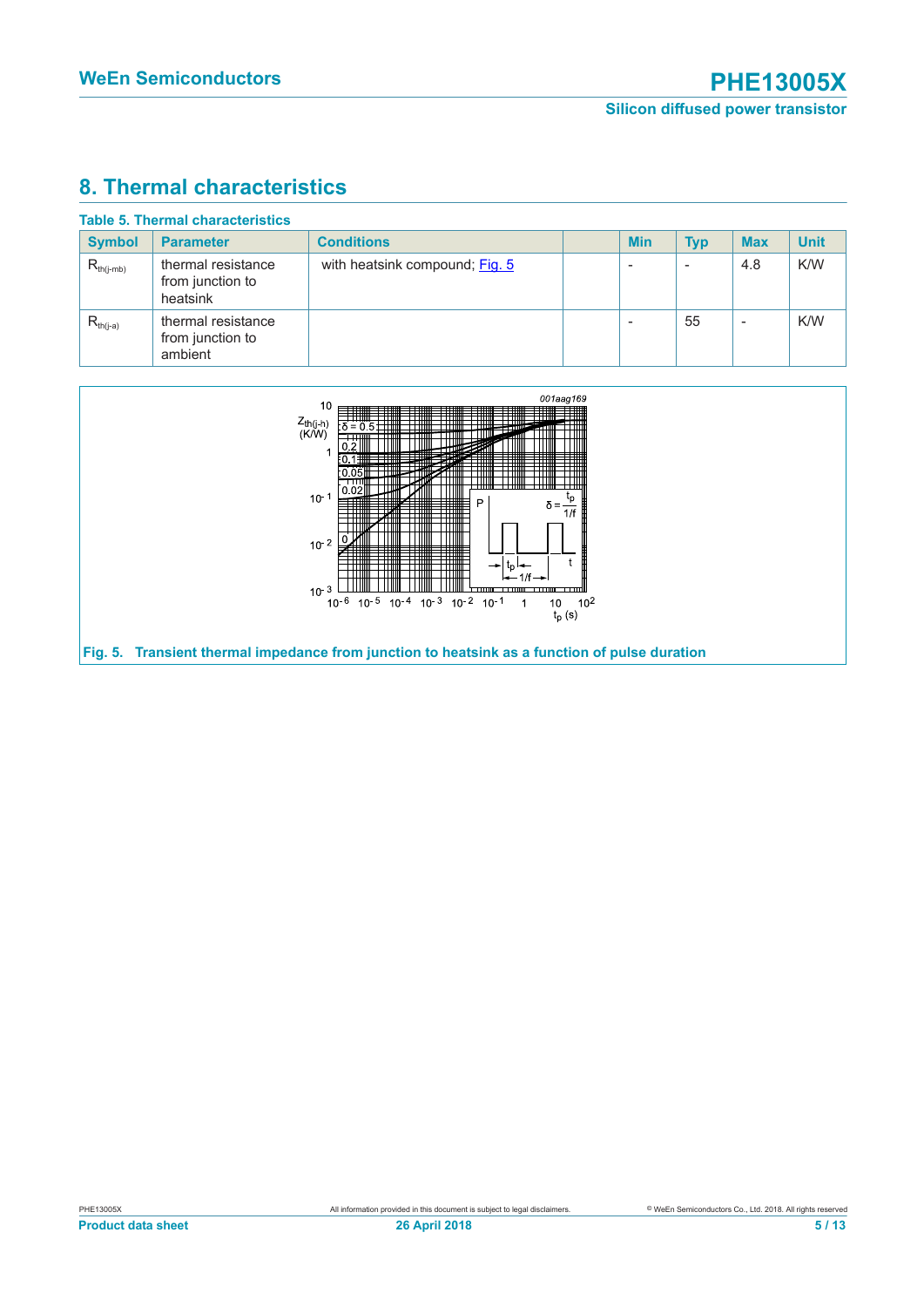# **9. Characteristics**

|                                                       | Table 6. Characteristics                                        |                                                                                                                                           |                          |            |                          |                |             |
|-------------------------------------------------------|-----------------------------------------------------------------|-------------------------------------------------------------------------------------------------------------------------------------------|--------------------------|------------|--------------------------|----------------|-------------|
| <b>Symbol</b>                                         | <b>Parameter</b>                                                | <b>Conditions</b>                                                                                                                         |                          | <b>Min</b> | <b>Typ</b>               | <b>Max</b>     | <b>Unit</b> |
|                                                       | <b>Static characteristics</b>                                   |                                                                                                                                           |                          |            |                          |                |             |
| $I_{\text{CES}}$                                      | collector-emitter cut-off                                       | $V_{BE}$ = 0 V; V <sub>CE</sub> = 700 V; T <sub>i</sub> = 25 °C                                                                           | $\overline{\phantom{a}}$ |            | $\sim$                   | 1              | mA          |
|                                                       | current                                                         | $V_{BE}$ = 0 V; $V_{CE}$ = 700 V; T <sub>i</sub> = 100 °C                                                                                 | $\overline{\phantom{a}}$ |            | $\overline{\phantom{a}}$ | 5              | mA          |
| $I_{CBO}$                                             | collector-base cut-off<br>current                               | $V_{CB}$ = 700 V; $I_F$ = 0 A; $T_h$ = 25 °C                                                                                              | $\overline{\phantom{a}}$ |            | $\overline{\phantom{a}}$ | $\mathbf{1}$   | mA          |
| $I_{CEO}$                                             | collector-emitter cut-off<br>current                            | $V_{CFO}$ = 400 V; $I_B$ = 0 A; $T_b$ = 25 °C                                                                                             | $\blacksquare$           |            | $\blacksquare$           | 0.1            | mA          |
| $I_{EBO}$                                             | emitter-base cut-off<br>current                                 | $V_{FB} = 9 V$ ; $I_C = 0 A$ ; $T_h = 25 °C$                                                                                              | $\frac{1}{2}$            |            | $\overline{\phantom{a}}$ | $\mathbf{1}$   | mA          |
| $\rm V_{\rm CEOsus}$                                  | collector-emitter<br>sustaining voltage                         | $I_B = 0$ A; $I_C = 10$ mA; $L_C = 25$ mH;<br>$T_h$ = 25 °C; Fig. 6; Fig. 7                                                               |                          | 400        | $\overline{\phantom{a}}$ | $\blacksquare$ | $\vee$      |
| $\rm V_{\rm CEsat}$                                   | collector-emitter<br>saturation voltage                         | $I_c = 1$ A; $I_B = 0.2$ A; $T_b = 25$ °C;<br>Fig. 8; Fig. 9                                                                              | $\blacksquare$           |            | 0.1                      | 0.5            | $\vee$      |
|                                                       |                                                                 | $I_c = 2$ A; $I_B = 0.5$ A; $T_h = 25$ °C;<br>Fig. 8; Fig. 9                                                                              | $\blacksquare$           |            | 0.2                      | 0.6            | $\vee$      |
|                                                       |                                                                 | $I_c = 4$ A; $I_B = 1$ A; $T_b = 25$ °C;<br>Fig. 8; Fig. 9                                                                                | $\overline{\phantom{a}}$ |            | 0.3                      | $\mathbf{1}$   | $\vee$      |
| $\rm V_{BEsat}$<br>base-emitter saturation<br>voltage | $I_c = 1$ A; $I_B = 0.2$ A; $T_h = 25$ °C;<br><u>Fig. 10</u>    | $\blacksquare$                                                                                                                            |                          | 0.85       | 1.2                      | $\vee$         |             |
|                                                       | $I_c = 2 A$ ; $I_B = 0.5 A$ ; $T_h = 25 °C$ ;<br><b>Fig. 10</b> | $\overline{\phantom{a}}$                                                                                                                  |                          | 0.92       | 1.6                      | $\vee$         |             |
| DC current gain<br>$h_{FE}$                           |                                                                 | $I_c = 1 A$ ; $V_{ce} = 5 V$ ; $T_h = 25 °C$ ;<br>Fig. 11                                                                                 |                          | 12         | 20                       | 40             |             |
|                                                       |                                                                 | $I_c = 2 A$ ; $V_{CF} = 5 V$ ; $T_h = 25 °C$ ;<br><u>Fig. 11</u>                                                                          |                          | 10         | 17                       | 28             |             |
|                                                       | <b>Dynamic characteristics</b>                                  |                                                                                                                                           |                          |            |                          |                |             |
| $t_{s}$<br>storage time                               |                                                                 | $I_c = 2$ A; $I_{Bon} = 0.4$ A; $I_{Boff} = -0.4$ A;<br>$R_1$ = 75 $\Omega$ ; T <sub>h</sub> = 25 °C; resistive load;<br>Fig. 12; Fig. 13 | $\overline{\phantom{a}}$ |            | 2.7                      | $\overline{4}$ | μs          |
|                                                       |                                                                 | $I_c = 2$ A; $I_{Bon} = 0.4$ A; $V_{BB} = -5$ V;<br>$L_B$ = 1 µH; T <sub>h</sub> = 25 °C; inductive load;<br>Fig. 14; Fig. 15             | $\overline{\phantom{a}}$ |            | 1.2                      | 2              | μs          |
|                                                       |                                                                 | $I_c = 2$ A; $I_{Bon} = 0.4$ A; $V_{BB} = -5$ V;<br>$L_B$ = 1 µH; T <sub>h</sub> = 100 °C; inductive load;<br>Fig. 14; Fig. 15            | $\overline{\phantom{a}}$ |            | 1.4                      | $\overline{4}$ | μs          |
| $t_{\rm f}$                                           | fall time                                                       | $I_c = 2$ A; $I_{Bon} = 0.4$ A; $I_{Boff} = -0.4$ A;<br>$R_L$ = 75 $\Omega$ ; T <sub>h</sub> = 25 °C; resistive load;<br>Fig. 12; Fig. 13 | $\overline{\phantom{a}}$ |            | 0.3                      | 0.9            | μs          |
|                                                       |                                                                 | $I_c = 2$ A; $I_{Bon} = 0.4$ A; $V_{BB} = -5$ V;<br>$L_B$ = 1 µH; T <sub>h</sub> = 25 °C; inductive load;<br>Fig. 14; Fig. 15             | $\overline{\phantom{a}}$ |            | 0.1                      | 0.5            | μs          |
|                                                       |                                                                 | $I_c = 2$ A; $I_{Bon} = 0.4$ A; $V_{BB} = -5$ V;<br>$L_B$ = 1 µH; T <sub>h</sub> = 100 °C; inductive load;<br>Fig. 14; Fig. 15            | $\overline{\phantom{a}}$ |            | 0.16                     | 0.9            | μs          |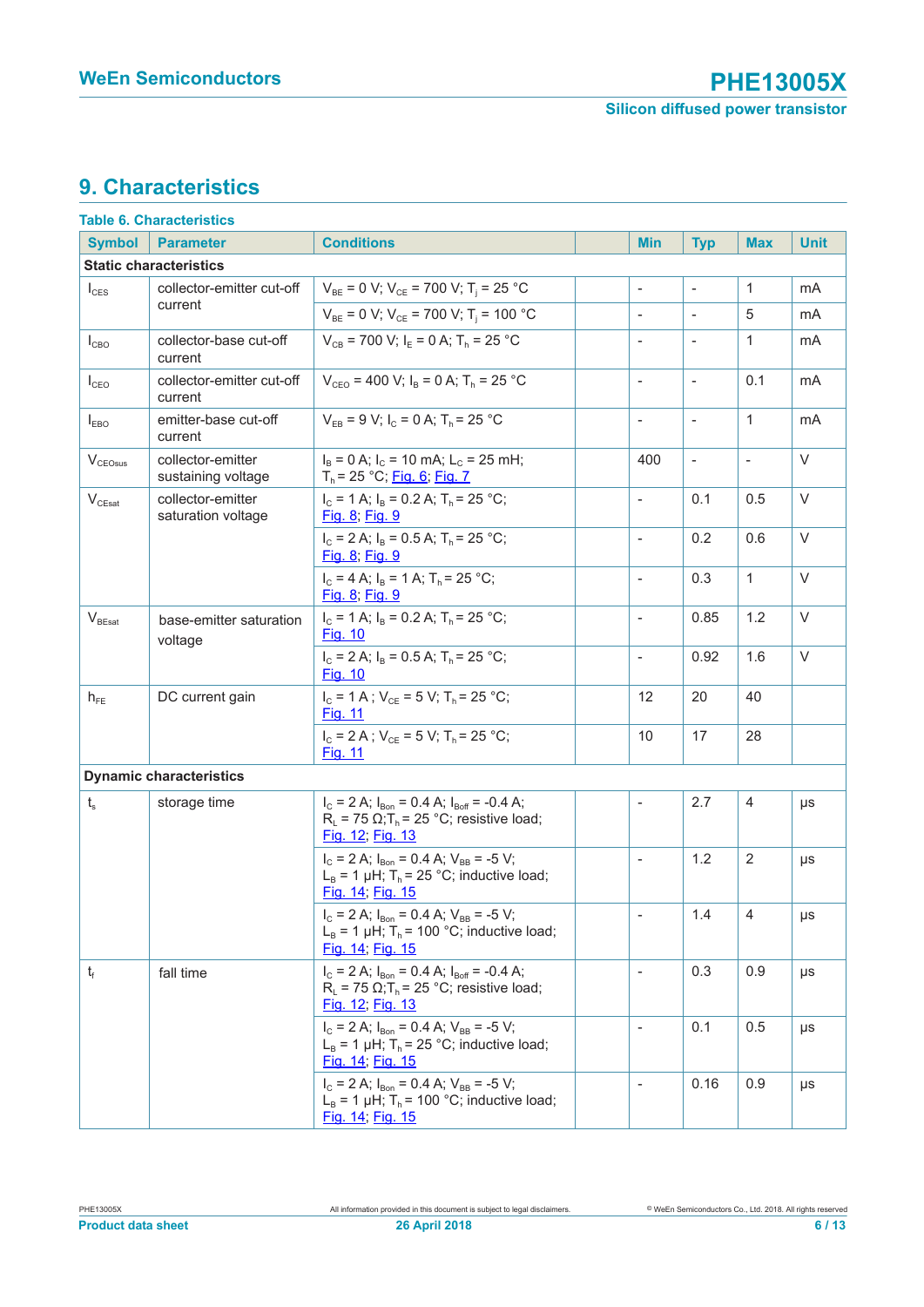### **Silicon diffused power transistor**

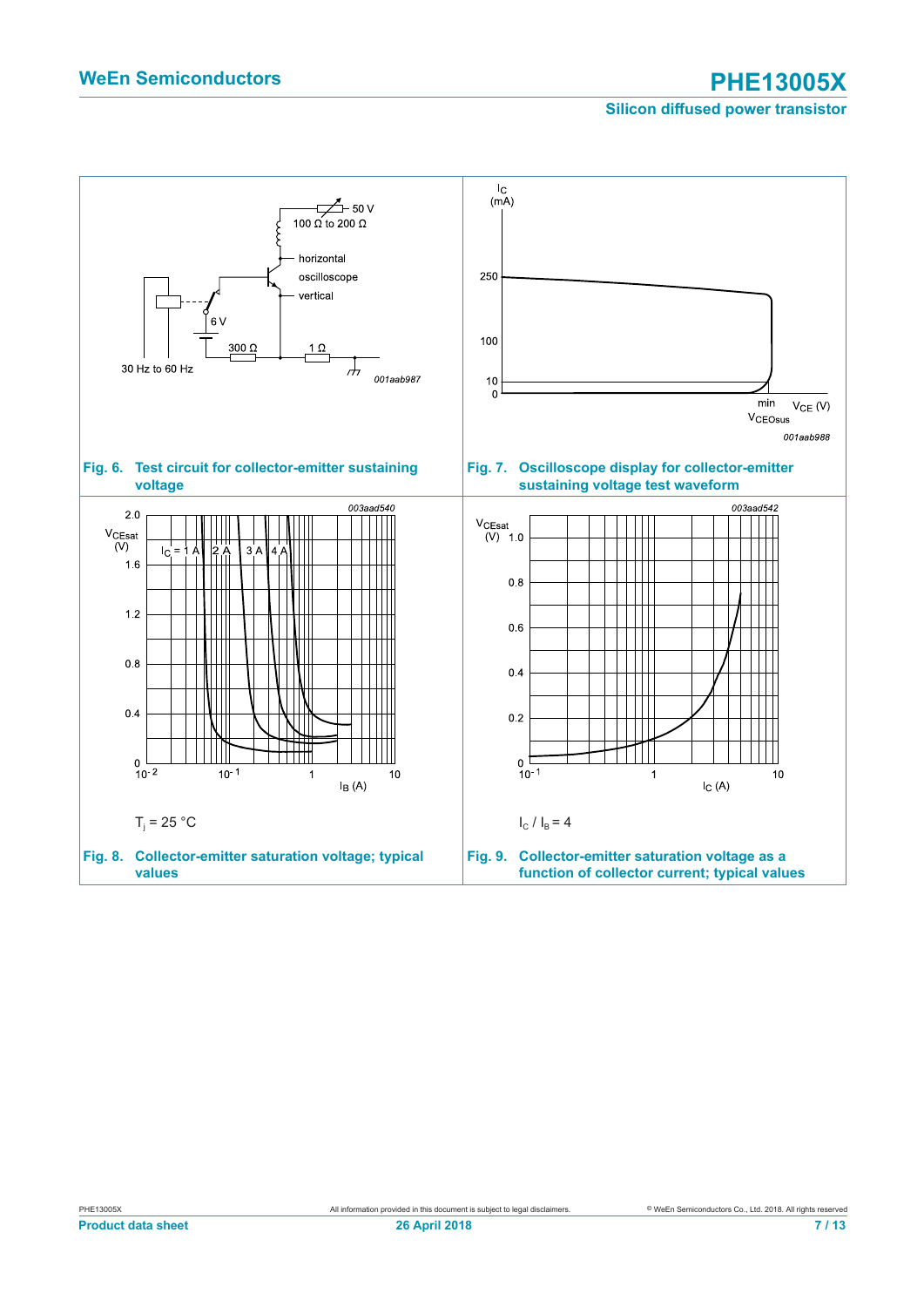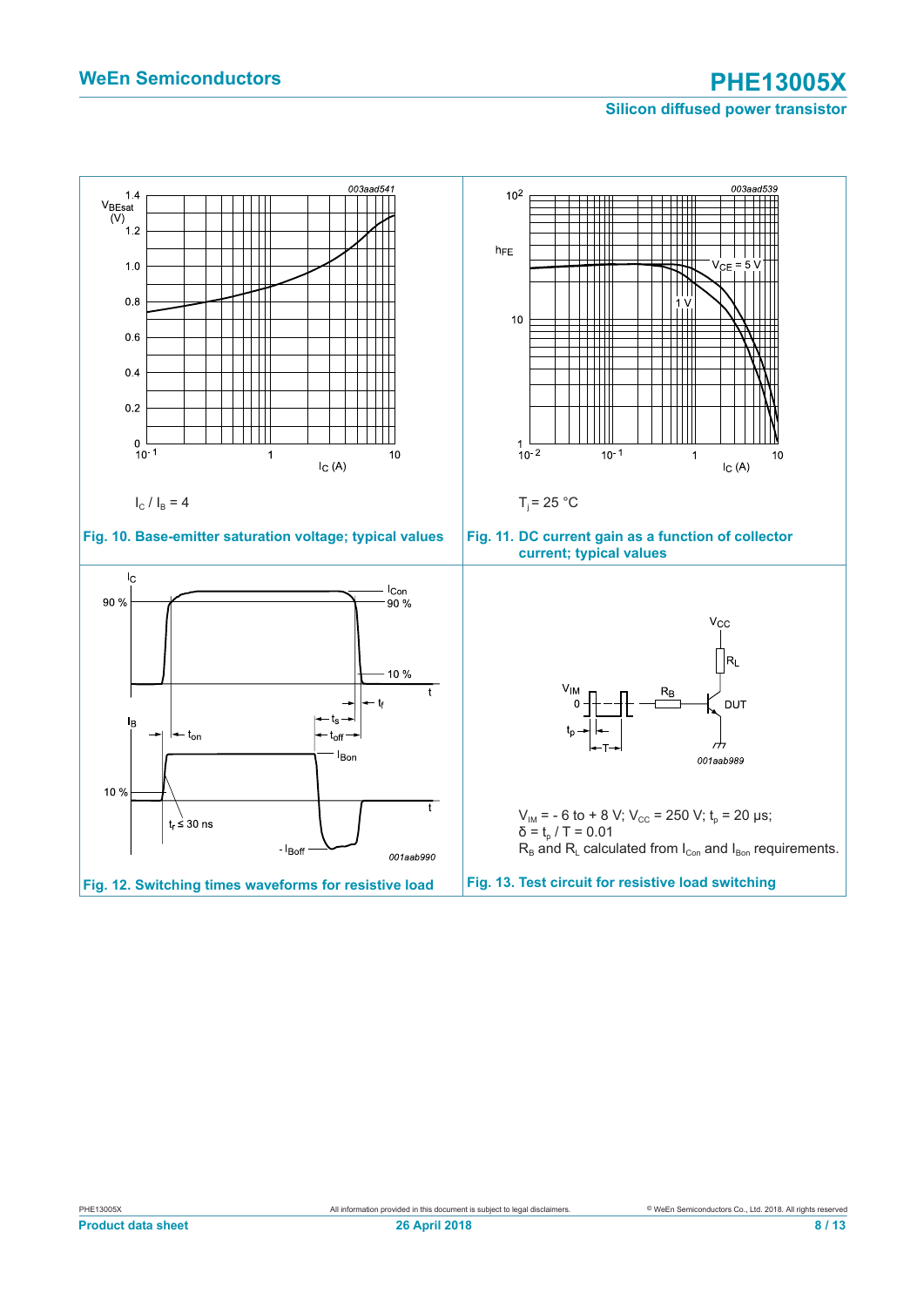

## **10. Isolation characteristics**

|                     | TADIG 0. ISUTATIUTI GITALAGE ISTIGS |                                                                                                                               |  |     |            |                          |             |  |
|---------------------|-------------------------------------|-------------------------------------------------------------------------------------------------------------------------------|--|-----|------------|--------------------------|-------------|--|
| <b>Symbol</b>       | <b>Parameter</b>                    | <b>Conditions</b>                                                                                                             |  | Min | <b>Typ</b> | <b>Max</b>               | <b>Unit</b> |  |
| $V_{\rm isol(RMS)}$ | RMS isolation voltage               | from all terminals to external heatsink;<br>clean and dust free; 50 Hz $\leq$ f $\leq$ 60 Hz;<br>$RH \le 65$ %; $T_h = 25$ °C |  |     |            | 2500                     | -V          |  |
| $C_{\rm isol}$      | isolation capacitance               | from collector to external heatsink;<br>f = 1 MHz; $T_h$ = 25 °C                                                              |  |     | 10         | $\overline{\phantom{a}}$ | pF          |  |

### **Table 8. Isolation characteristics**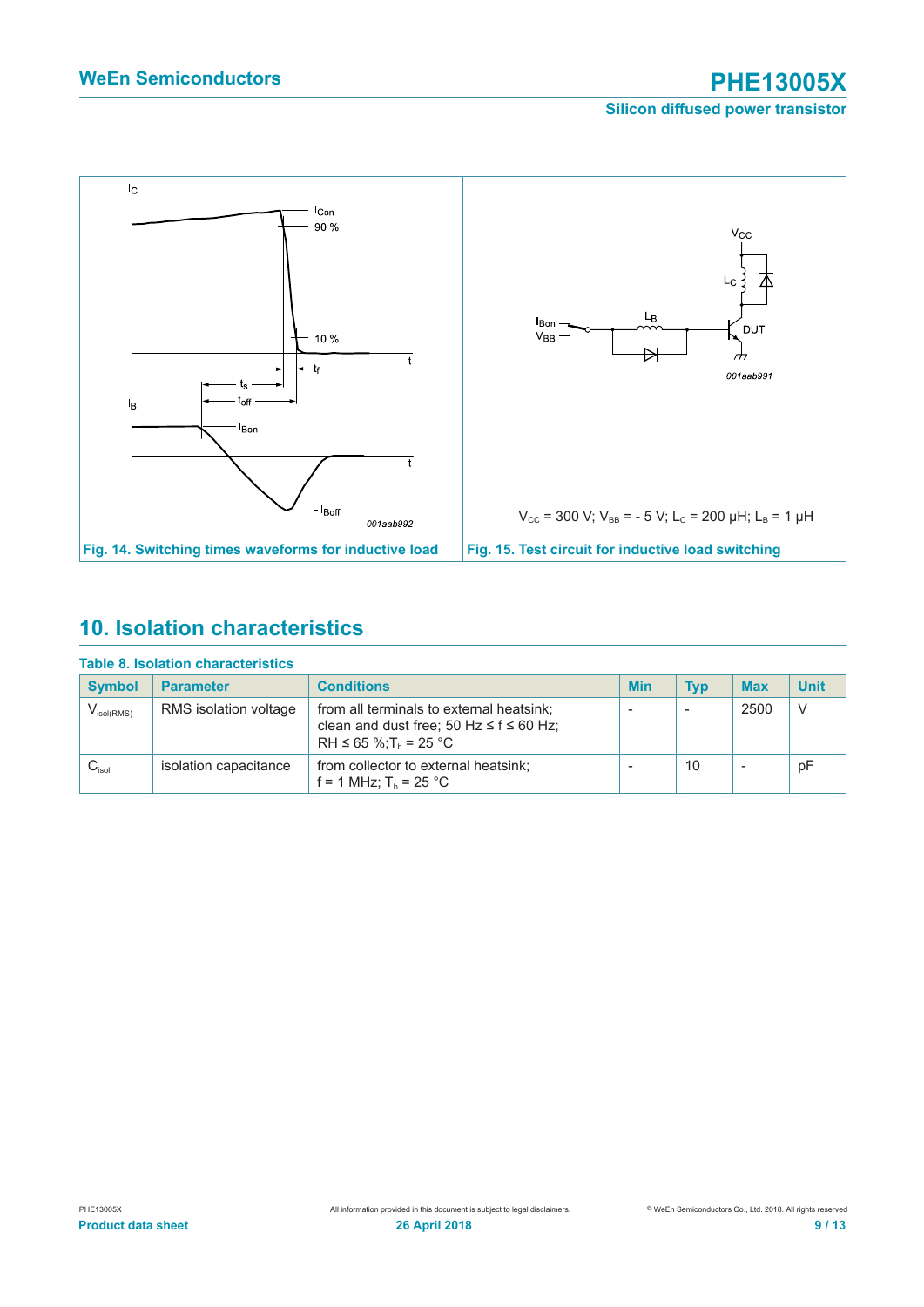# **11. Package outline**

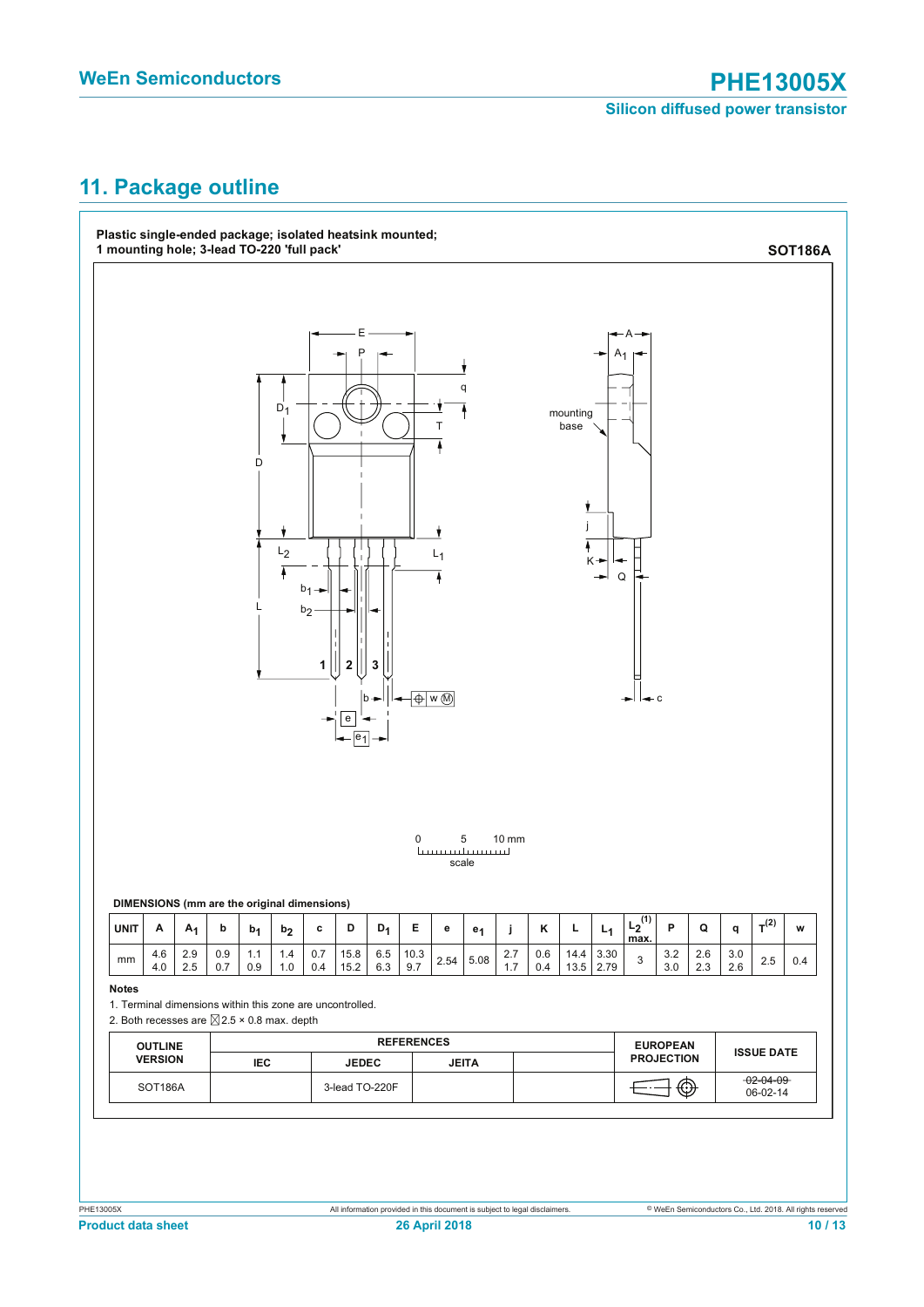# **12. Revision history**

### **Table 9. Revision history**

| <b>Document ID</b>                            | Release date                            | Data sheet status  | <b>Change notice</b> | <b>Supersedes</b> |  |  |
|-----------------------------------------------|-----------------------------------------|--------------------|----------------------|-------------------|--|--|
| PHE13005X v.3                                 | 20180426                                | Product data sheet |                      | PHE13005X 2       |  |  |
| Modifications:                                | Change from NXP version to WeEn version |                    |                      |                   |  |  |
| PHE13005X 2                                   | 2091120                                 | Product data sheet |                      | PHE13005X 1       |  |  |
| Modifications:<br>Various changes to content. |                                         |                    |                      |                   |  |  |
| PHE13005X 1                                   | 20080515                                | Product data sheet |                      |                   |  |  |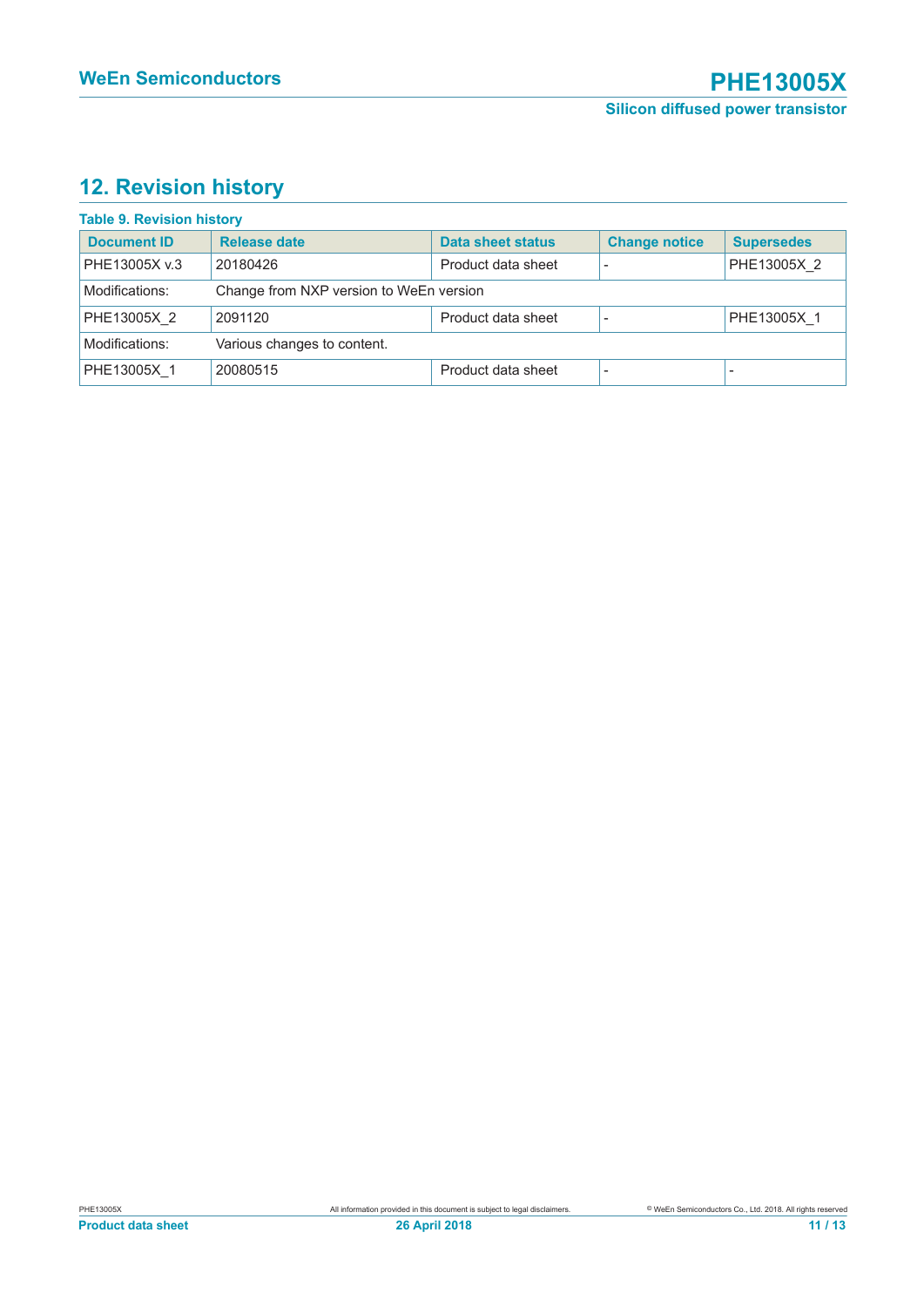### **Silicon diffused power transistor**

## **13. Legal information**

#### **Data sheet status**

| <b>Document</b><br>status [1][2]     | <b>Product</b><br>status [3] | <b>Definition</b>                                                                           |
|--------------------------------------|------------------------------|---------------------------------------------------------------------------------------------|
| Objective<br>[short] data<br>sheet   | Development                  | This document contains data from<br>the objective specification for product<br>development. |
| Preliminary<br>[short] data<br>sheet | Qualification                | This document contains data from the<br>preliminary specification.                          |
| Product<br>[short] data<br>sheet     | Production                   | This document contains the product<br>specification.                                        |

[1] Please consult the most recently issued document before initiating or completing a design.

- [2] The term 'short data sheet' is explained in section "Definitions".
- [3] The product status of device(s) described in this document may have changed since this document was published and may differ in case of multiple devices. The latest product status information is available on the Internet at URL http://www.ween-semi.com.

#### **Definitions**

**Draft** — The document is a draft version only. The content is still under internal review and subject to formal approval, which may result in modifications or additions. WeEn Semiconductors does not give any representations or warranties as to the accuracy or completeness of information included herein and shall have no liability for the consequences of use of such information.

**Short data sheet** — A short data sheet is an extract from a full data sheet with the same product type number(s) and title. A short data sheet is intended for quick reference only and should not be relied upon to contain detailed and full information. For detailed and full information see the relevant full data sheet, which is available on request via the local WeEn Semiconductors sales office. In case of any inconsistency or conflict with the short data sheet, the full data sheet shall prevail.

**Product specification** — The information and data provided in a Product data sheet shall define the specification of the product as agreed between WeEn Semiconductors and its customer, unless WeEn Semiconductors and customer have explicitly agreed otherwise in writing. In no event however, shall an agreement be valid in which the WeEn Semiconductors product is deemed to offer functions and qualities beyond those described in the Product data sheet.

#### **Disclaimers**

**Limited warranty and liability** — Information in this document is believed to be accurate and reliable. However, WeEn Semiconductors does not give any representations or warranties, expressed or implied, as to the accuracy or completeness of such information and shall have no liability for the consequences of use of such information. WeEn Semiconductors takes no responsibility for the content in this document if provided by an information source outside of WeEn Semiconductors.

In no event shall WeEn Semiconductors be liable for any indirect, incidental, punitive, special or consequential damages (including - without limitation lost profits, lost savings, business interruption, costs related to the removal or replacement of any products or rework charges) whether or not such damages are based on tort (including negligence), warranty, breach of contract or any other legal theory.

Notwithstanding any damages that customer might incur for any reason whatsoever, WeEn Semiconductors' aggregate and cumulative liability towards customer for the products described herein shall be limited in accordance with the *Terms and conditions of commercial sale* of WeEn Semiconductors.

**Right to make changes** — WeEn Semiconductors reserves the right to make changes to information published in this document, including without limitation specifications and product descriptions, at any time and without notice. This document supersedes and replaces all information supplied prior to the publication hereof.

**Suitability for use** — WeEn Semiconductors products are not designed, authorized or warranted to be suitable for use in life support, life-critical or safety-critical systems or equipment, nor in applications where failure or malfunction of an WeEn Semiconductors product can reasonably be expected to result in personal injury, death or severe property or environmental damage. WeEn Semiconductors and its suppliers accept no liability for inclusion and/or use of WeEn Semiconductors products in such equipment or applications and therefore such inclusion and/or use is at the customer's own risk.

**Quick reference data** — The Quick reference data is an extract of the product data given in the Limiting values and Characteristics sections of this document, and as such is not complete, exhaustive or legally binding.

**Applications** — Applications that are described herein for any of these products are for illustrative purposes only. WeEn Semiconductors makes no representation or warranty that such applications will be suitable for the specified use without further testing or modification.

Customers are responsible for the design and operation of their applications and products using WeEn Semiconductors products, and WeEn Semiconductors accepts no liability for any assistance with applications or customer product design. It is customer's sole responsibility to determine whether the WeEn Semiconductors product is suitable and fit for the customer's applications and products planned, as well as for the planned application and use of customer's third party customer(s). Customers should provide appropriate design and operating safeguards to minimize the risks associated with their applications and products.

WeEn Semiconductors does not accept any liability related to any default, damage, costs or problem which is based on any weakness or default in the customer's applications or products, or the application or use by customer's third party customer(s). Customer is responsible for doing all necessary testing for the customer's applications and products using WeEn Semiconductors products in order to avoid a default of the applications and the products or of the application or use by customer's third party customer(s). WeEn does not accept any liability in this respect.

**Limiting values** — Stress above one or more limiting values (as defined in the Absolute Maximum Ratings System of IEC 60134) will cause permanent damage to the device. Limiting values are stress ratings only and (proper) operation of the device at these or any other conditions above those given in the Recommended operating conditions section (if present) or the Characteristics sections of this document is not warranted. Constant or repeated exposure to limiting values will permanently and irreversibly affect the quality and reliability of the device.

**No offer to sell or license** — Nothing in this document may be interpreted or construed as an offer to sell products that is open for acceptance or the grant, conveyance or implication of any license under any copyrights, patents or other industrial or intellectual property rights.

**Export control** — This document as well as the item(s) described herein may be subject to export control regulations. Export might require a prior authorization from competent authorities.

**Non-automotive qualified products** — Unless this data sheet expressly states that this specific WeEn Semiconductors product is automotive qualified, the product is not suitable for automotive use. It is neither qualified nor tested in accordance with automotive testing or application requirements. WeEn Semiconductors accepts no liability for inclusion and/or use of nonautomotive qualified products in automotive equipment or applications.

In the event that customer uses the product for design-in and use in automotive applications to automotive specifications and standards, customer (a) shall use the product without WeEn Semiconductors' warranty of the product for such automotive applications, use and specifications, and (b) whenever customer uses the product for automotive applications beyond WeEn Semiconductors' specifications such use shall be solely at customer's own risk, and (c) customer fully indemnifies WeEn Semiconductors for any liability, damages or failed product claims resulting from customer design and use of the product for automotive applications beyond WeEn Semiconductors' standard warranty and WeEn Semiconductors' product specifications.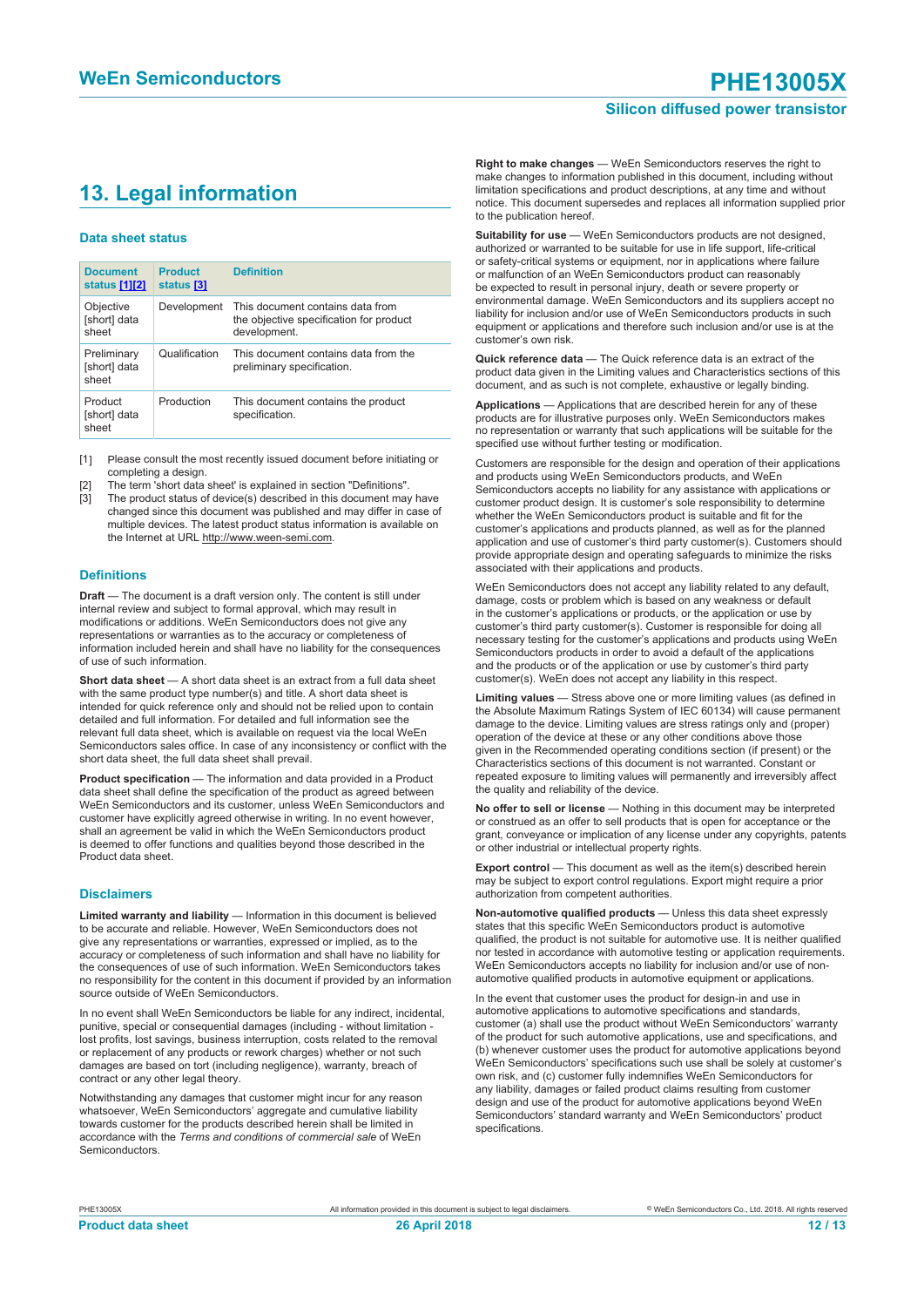**Translations** — A non-English (translated) version of a document is for reference only. The English version shall prevail in case of any discrepancy between the translated and English versions.

### **Trademarks**

Notice: All referenced brands, product names, service names and trademarks are the property of their respective owners.